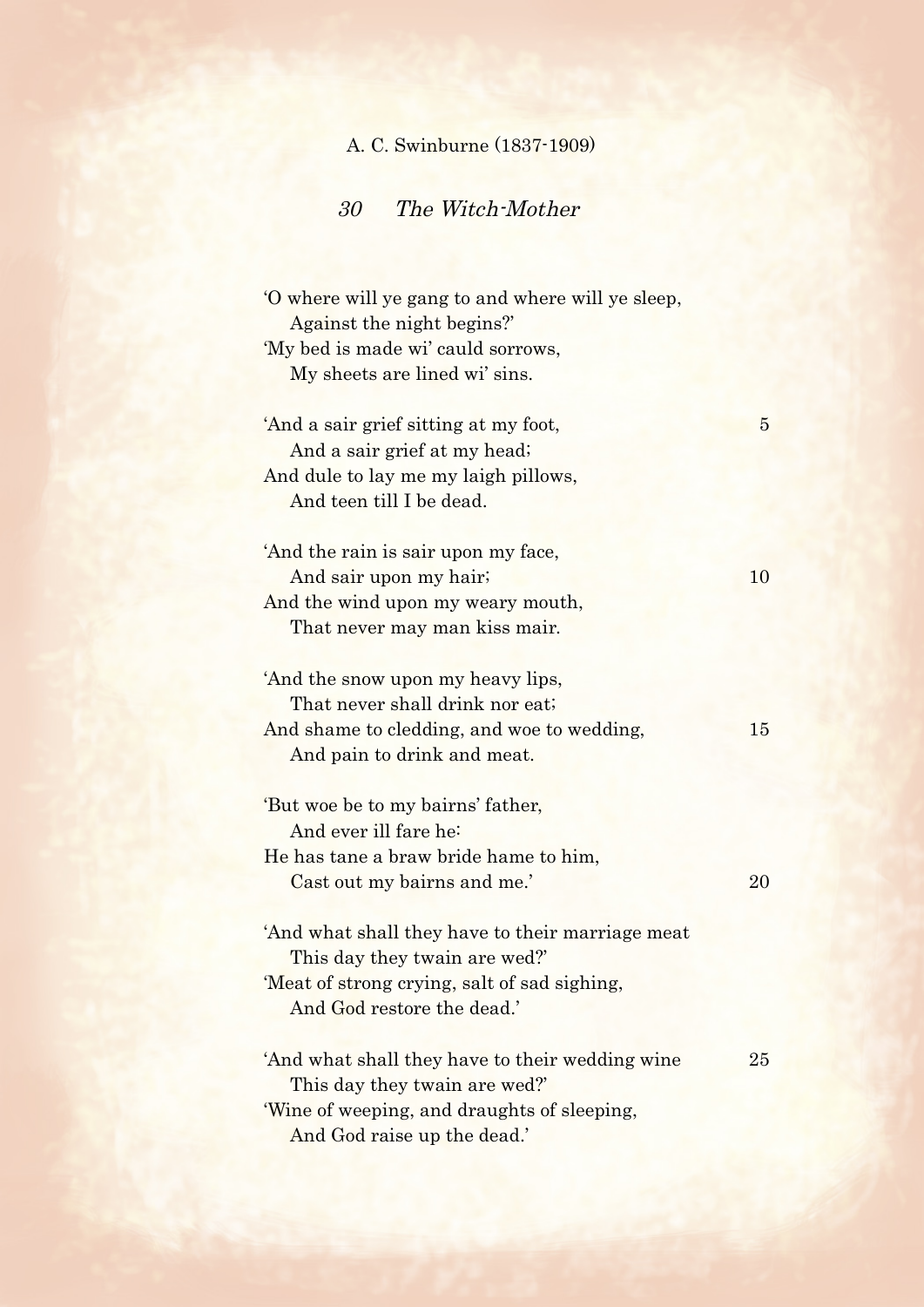| She's tane her to the wild woodside,<br>Between the flood and fell:                                                                                        | 30 |
|------------------------------------------------------------------------------------------------------------------------------------------------------------|----|
| She's sought a rede against her need<br>Of the fiend that bides in hell.                                                                                   |    |
| She's tane her to the wan burnside,<br>She's wrought wi' sang and spell:                                                                                   |    |
| She's plighted her soul for doom and dole<br>To the fiend that bides in hell.                                                                              | 35 |
| She 's set her young son to her breast,<br>Her auld son to her knee:                                                                                       |    |
| Says, 'Weel for you the night, bairnies,<br>And weel the morn for me.'                                                                                     | 40 |
| She looked fu' lang in their een, sighing,<br>And sair and sair grat she:                                                                                  |    |
| She has slain her young son at her breast,<br>Her auld son at her knee.                                                                                    |    |
| She's sodden their flesh wi's aft water,<br>She's mixed their blood with wine:<br>She 's tane her to the braw bride-house,<br>Where a' were boun' to dine. | 45 |
| She poured the red wine in his cup,<br>And his een grew fain to greet:<br>She set the baked meats at his hand,<br>And bade him drink and eat.              | 50 |
| Says, 'Eat your fill of your flesh, my lord,<br>And drink your fill of your wine;                                                                          |    |
| For a' thing's yours and only yours<br>That has been yours and mine.'                                                                                      | 55 |
| Says, 'Drink your fill of your wine, my lord,<br>And eat your fill of your bread:                                                                          |    |
| I would they were quick in my body again,<br>Or I that bare them dead.'                                                                                    | 60 |

He struck her head frae her fair body,